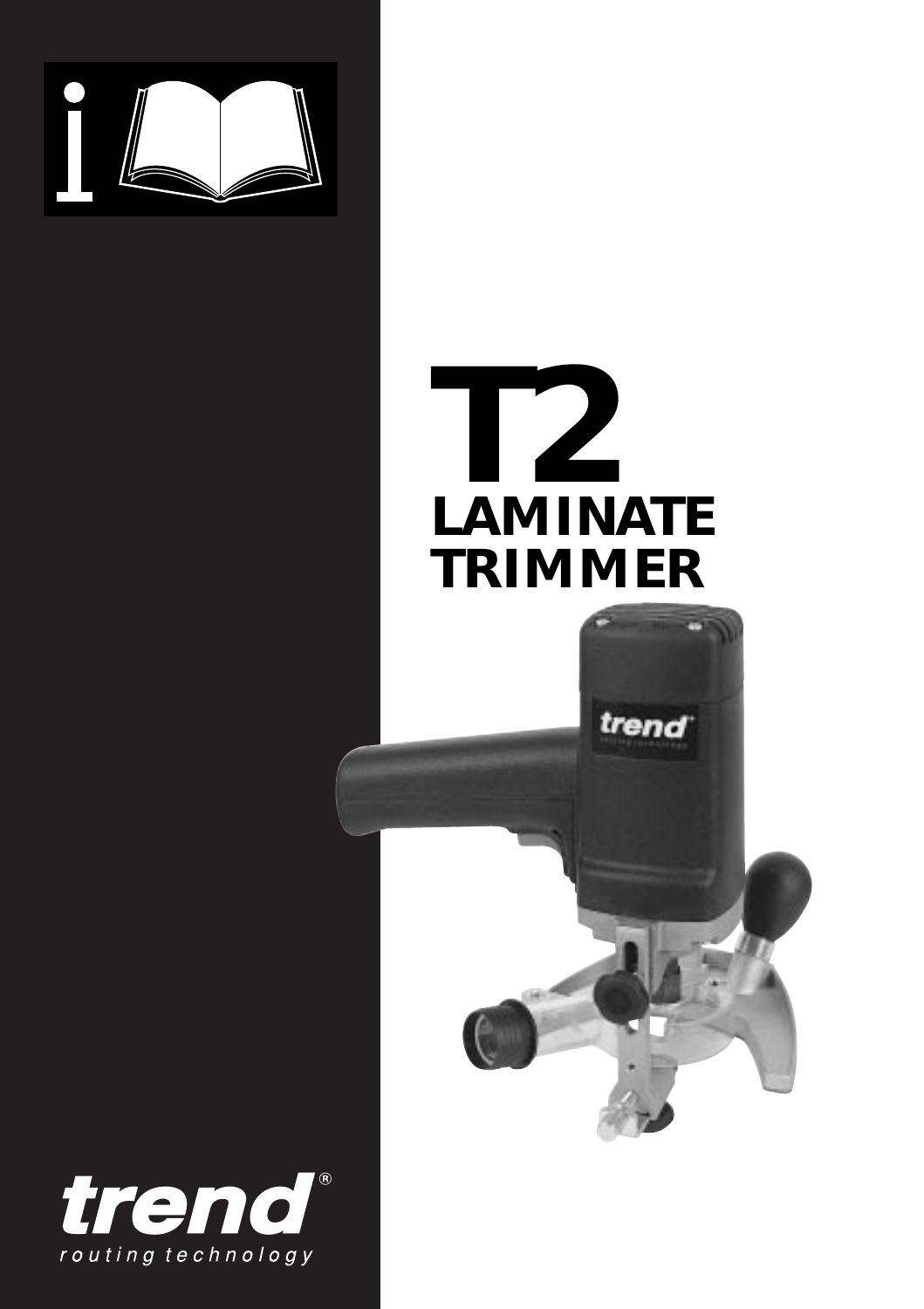

## **ITEMS ENCLOSED**

- 1 x Copy follower
- 1 x Copy follower deflector
- 1 x Collet 1/4" (6.35mm) UK & Eire, Europe 8mm
- 1 x Guide bush assembly and fixing screw
- 1 x Spanner (17mm A/F)
- 1 x Spanner (15mm A/F)
- 1 x Dust spout/guard and fixing screws
- 3 x Accessory fixing screws
- 1 x Instructions
- 1 x Guarantee registration card

# **DESCRIPTION OF PARTS**

- 1 Main handle
- <sup>(2)</sup> Router base assembly
- 3 Motor housing
- **a** Power cable
- 5 Dust spout/guard (external dia. 29mm)
- **6** On/Off Switch
- 7 Base grip knob
- 8 Collet nut
- 9 Thumb knob with washers for copy follower attachment
- 10 Copy follower
- 11 Copy follower bearing dia. 20mm
- 12 Copy follower deflector**\***
- 13 Copy follower adjustment knob
- 14 Copy follower locking knob
- 15 Template guide bush dia. 18mm
- 16 Template guide bush bracket
- 17 Template guide bush bracket screw
- $(18)$  Collets UK & Eire  $1/4$ " (6.35mm), Europe 8mm
- 19 Thumb knob with washers for base assembly
- 20 Spanner (15mm A/F)
- $(21)$ Spanner (17mm A/F)
- Base stud
- ② Base stud adjustment knurled nut
- Dust spout/guard fixing screw
- 25 Accessory Fixing Screw

**\*** The copy follower deflector must only be fitted to the copy follower attachment when using unguided cutters with a 25mm cut length or longer.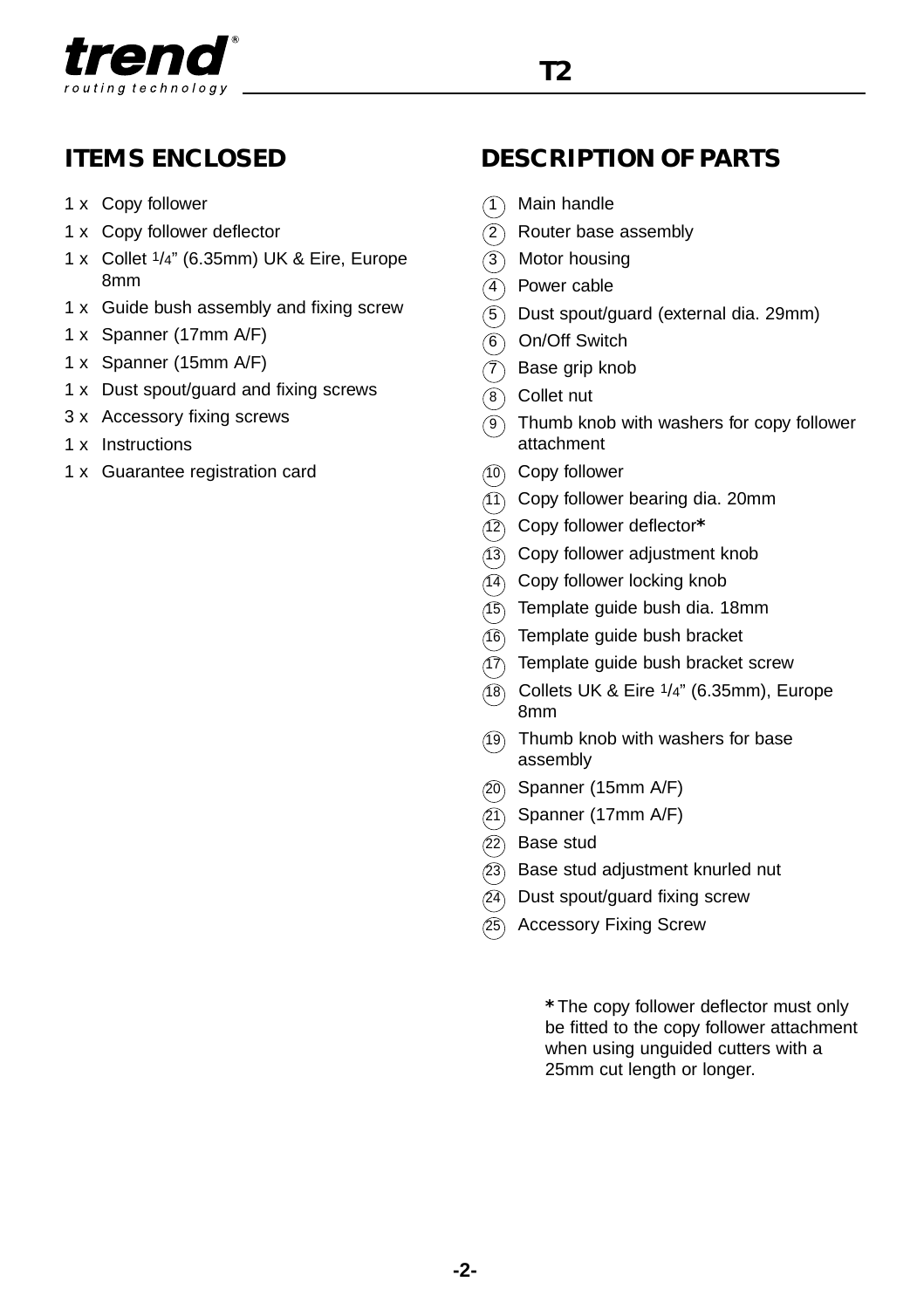



**T2**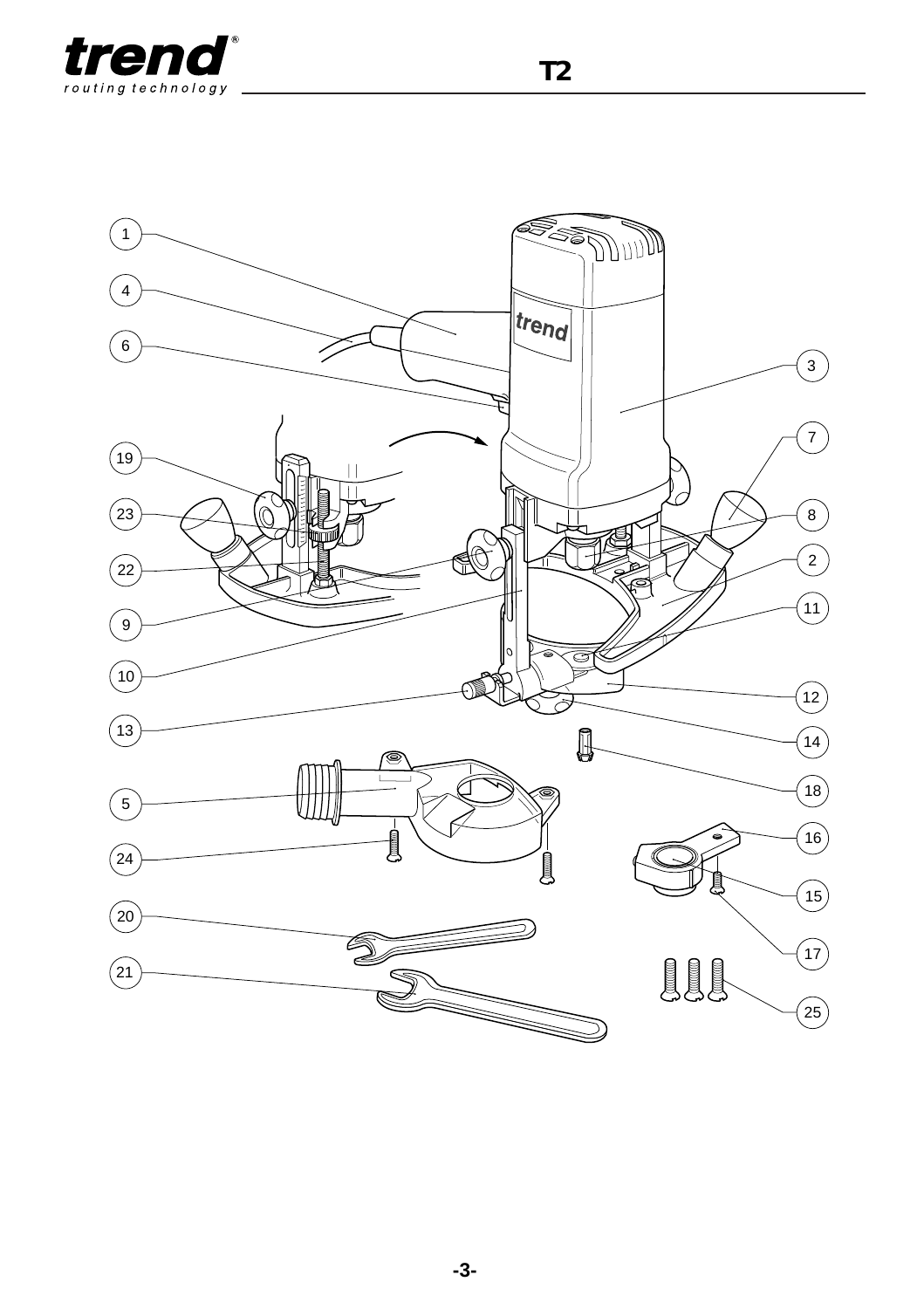

# **SAFETY**

#### **General Safety**

- Make sure the machine is switched off before inserting the plug in the socket.
- Do not switch on the laminate trimmer with the cutter in contact with the workpiece.
- Clamp the workpiece securely to prevent it from moving during the routing operation.
- Always trail the cable away from the working area.
- Always remove the plug from the socket before making any adjustments to the machine.
- Check that the cutter is fitted securely. Be careful when handling cutters as they are sharp.
- Always keep the area around the workpiece and the floor clear of obstacles.
- The direction of routing must always be opposite to the cutter's direction of rotation.
- Do not feed the cutter into the workpiece until it is at full speed.
- Always quide the laminate trimmer with both hands. Always keep second hand on the base grip knob to prevent tipping.
- Never exceed the maximum speed specified for the cutter.
- When you are finished, allow the machine to come to a complete stop.
- Do not allow objects to dangle over the work area i.e. do not wear loose clothing such as a tie. Roll sleeves back and ensure long hair is tied back.
- Check before starting to cut that clamps will not obstruct the path of the laminate trimmer. When cutting through the full thickness of the material, ensure that the cutter cannot foul the vice, bench edge or other obstacles beneath the workpiece.

#### **Noise**

The level of noise when routing may exceed 85 dB(A). It is therefore advisable to wear ear defenders especially if routing for long periods of time.

#### **Eye Protection**

Goggles, safety spectacles or visors should be worn to protect the eyes from ejected waste particles.

#### **Dust Protection**

The fine dust created when routing presents a severe health risk if it is inhaled. Always wear a dust protection mask or respirator and use the dust spout connected to a suitable extractor. Dust masks and filters should be changed regularly.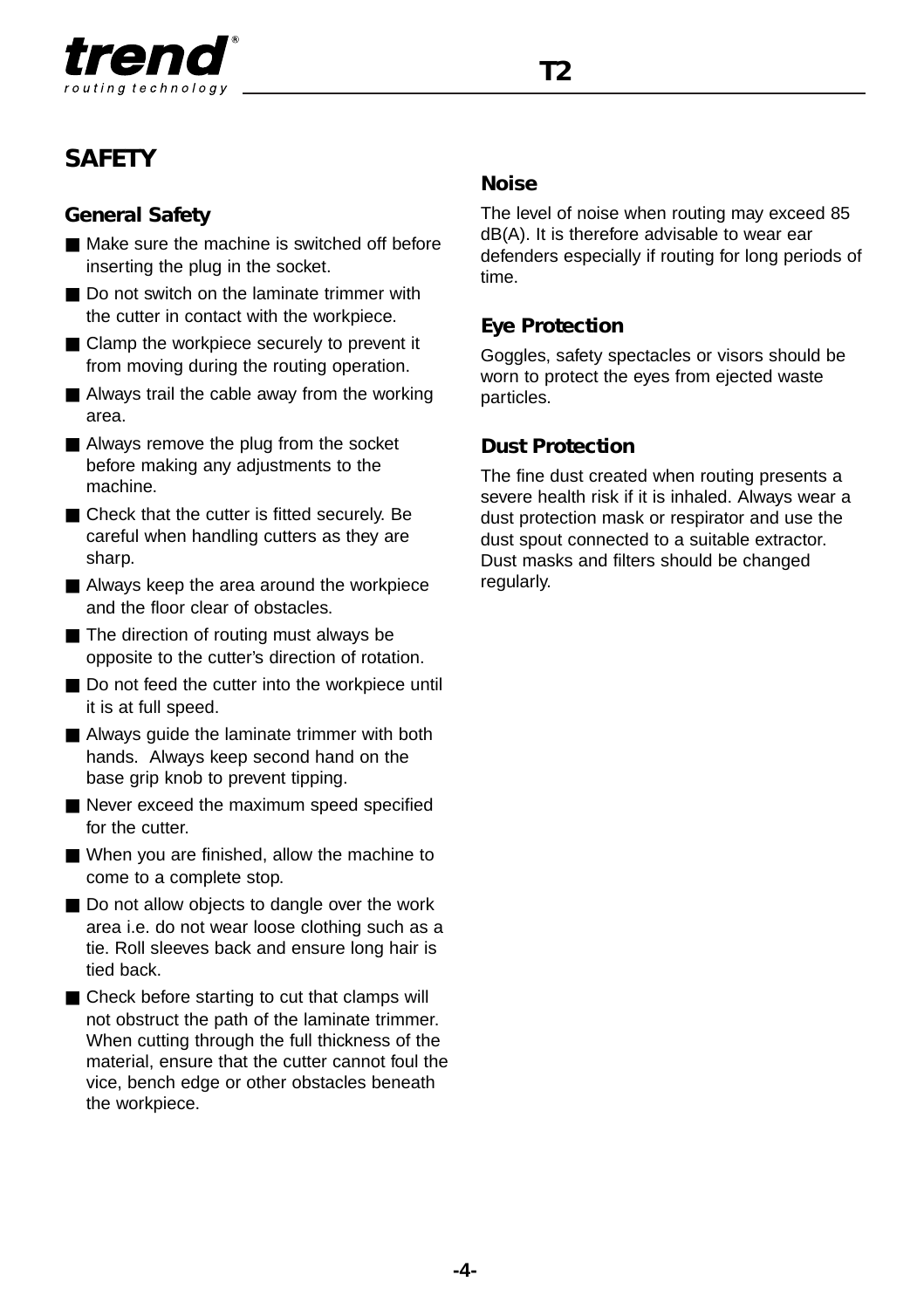

#### **Electrical Safety**

#### **Power Supply**

The electric motor has been designed for one voltage only. Always check that the power supply corresponds to the voltage on the rating plate. Machines marked for 230 volt can also be operated from a 220 volt supply.



The T2 is double insulated in accordance with EN 50144; therefore no earth wire is required.

#### **Mains Plug Replacement (UK & Ireland only)**

Always check the condition of the cable and plug before starting with your work.

Should your mains plug need replacing and you are competent to do this, proceed as instructed below. If you are in doubt, contact an authorised Trend repair agent or a qualified electrician.

- Disconnect the plug from the supply.
- Cut off the plug and dispose of it safely; a plug with bared copper conductors is dangerous if engaged in a live socket outlet.
- Only fit 13 Amperes BS 1363A approved plugs fitted with a 13 Amp A.S.T.A approved BS 1362 fuse (1).
- The cable wire colours, or a letter, will be marked at the connection points of most good quality plugs. Attach the wires to their respective points in the plug (see below). Brown is for Live (L) (2) and Blue is for Neutral (N) (3).
- Before replacing the top cover of the mains plug ensure that the cable restraint (4) is holding the outer sheath of the cable firmly



and that the two leads are correctly fixed at the terminal screws.



#### **IMPORTANT!**

**Never connect the live (L) or neutral (N) wires to the earth pin marked E or**

#### **Using an Extension Cable**

- If an extension cable is required, use an approved triple core extension cable suitable for the power input of this tool (see technical data).
- When using a cable reel, always unwind the cable completely.
- Also refer to the table below.

**Cable Rating (Amperes)**

| Cable Rating (Amperes) |     |             |  |
|------------------------|-----|-------------|--|
|                        |     | Voltage     |  |
|                        |     | <b>240V</b> |  |
| Cable length (m)       | 7.5 | 6A          |  |
|                        | 15  | 6A          |  |
|                        | 25  | 6A          |  |
|                        | 30  | 6A          |  |
|                        | 45  | <b>10A</b>  |  |
|                        | 60  | 15A         |  |

| <b>Conductor size</b><br>(mm <sup>2</sup> ) | <b>Cable rating</b><br>(Amperes) |
|---------------------------------------------|----------------------------------|
| 0.75                                        | 6                                |
| 1.00                                        | 10                               |
| 1.50                                        | 15                               |
| 2.50                                        | 20                               |
| 4.00                                        | 25                               |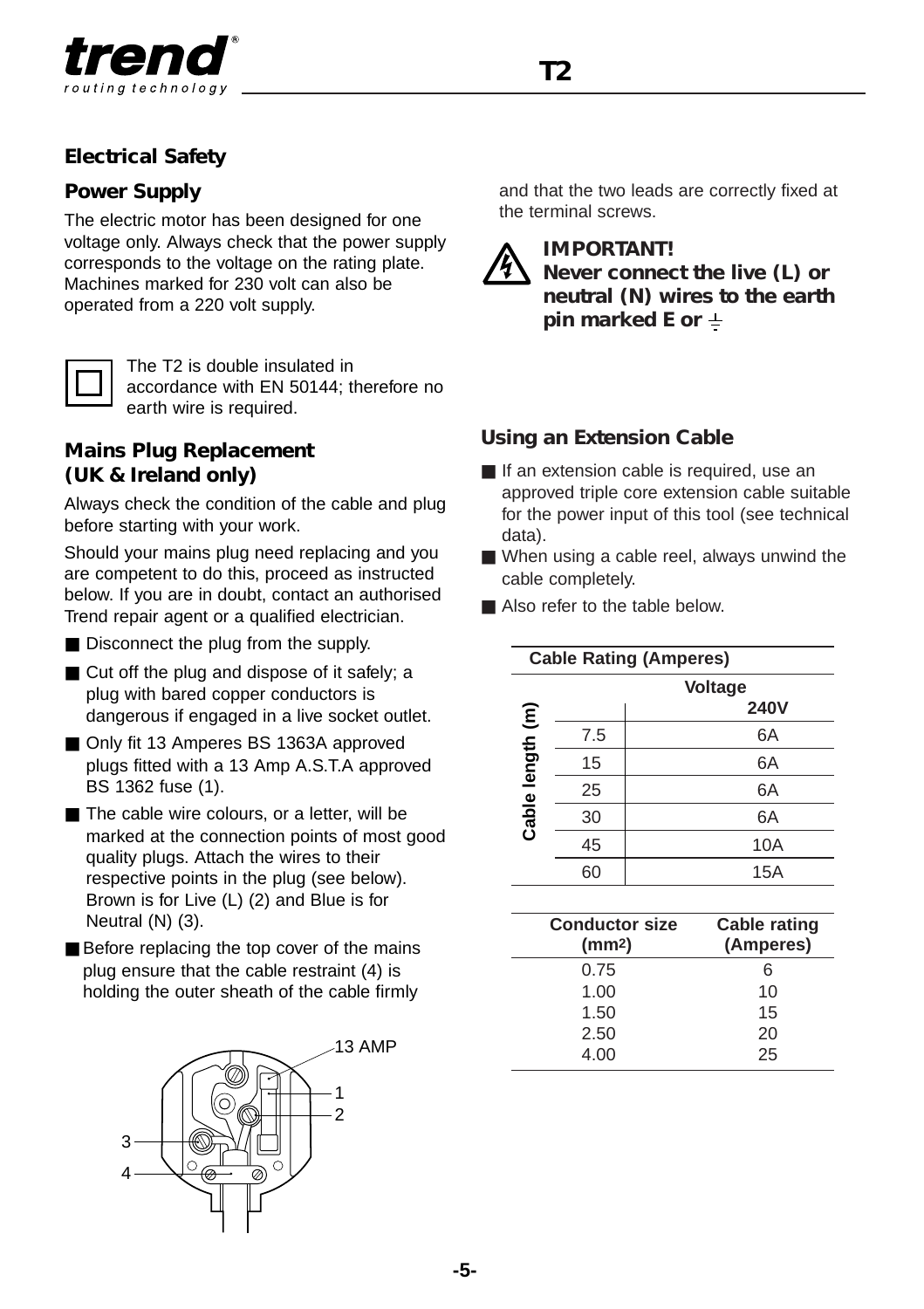

# **ASSEMBLY & ADJUSTMENT**

#### **Fitting Base Assembly to Motor Unit**

- Remove base fixing knobs and washers.
- Place base assembly into motor housing. Ensure knurled nut is between alloy posts on base.
- Fit spring washer onto thread on knob followed by washer. Thread knob assembly into tapped hole in motor housing and tighten.



# **Fitting Dust Spout/Guard**

- Insert the dust spout/quard in the base. The dust spout/guard is suitable for dust extractors with a hose diameter of 29mm.
- Secure using two countersunk screws.
- Dismantle in reverse order.
- If using the T30 Vacuum Extractor with the T2, the power adaptor supplied with the T30 will need to be cut down to the 35mm diameter segment. This adaptor is also available as an accessory,





**IMPORTANT!**

**The dust spout acts as a guard and must always be fitted to the machine when routing.**

#### **Switching On & Off**

- To switch on router depress switch, to turn off release switch.
- To lock the switch on, depress switch and then depress button. To release, depress switch.



#### **Adjusting the Depth of Cut**

- Place the machine on the workpiece.
- Loosen base locking knob (1), turn knurled nut (2) clockwise to lower cutter height. Turn anti-clockwise to raise cutter height.
- Once height is set, tighten locking knob.
- Turn knurled nut slightly to take up the back-lash.





**IMPORTANT!**

- **Make sure the machine is switched off before connecting it to the power supply.**
- **Never make adiustments when the laminate trimmer is running or plugged in.**
- **Deep cuts should always be routed in several passes.**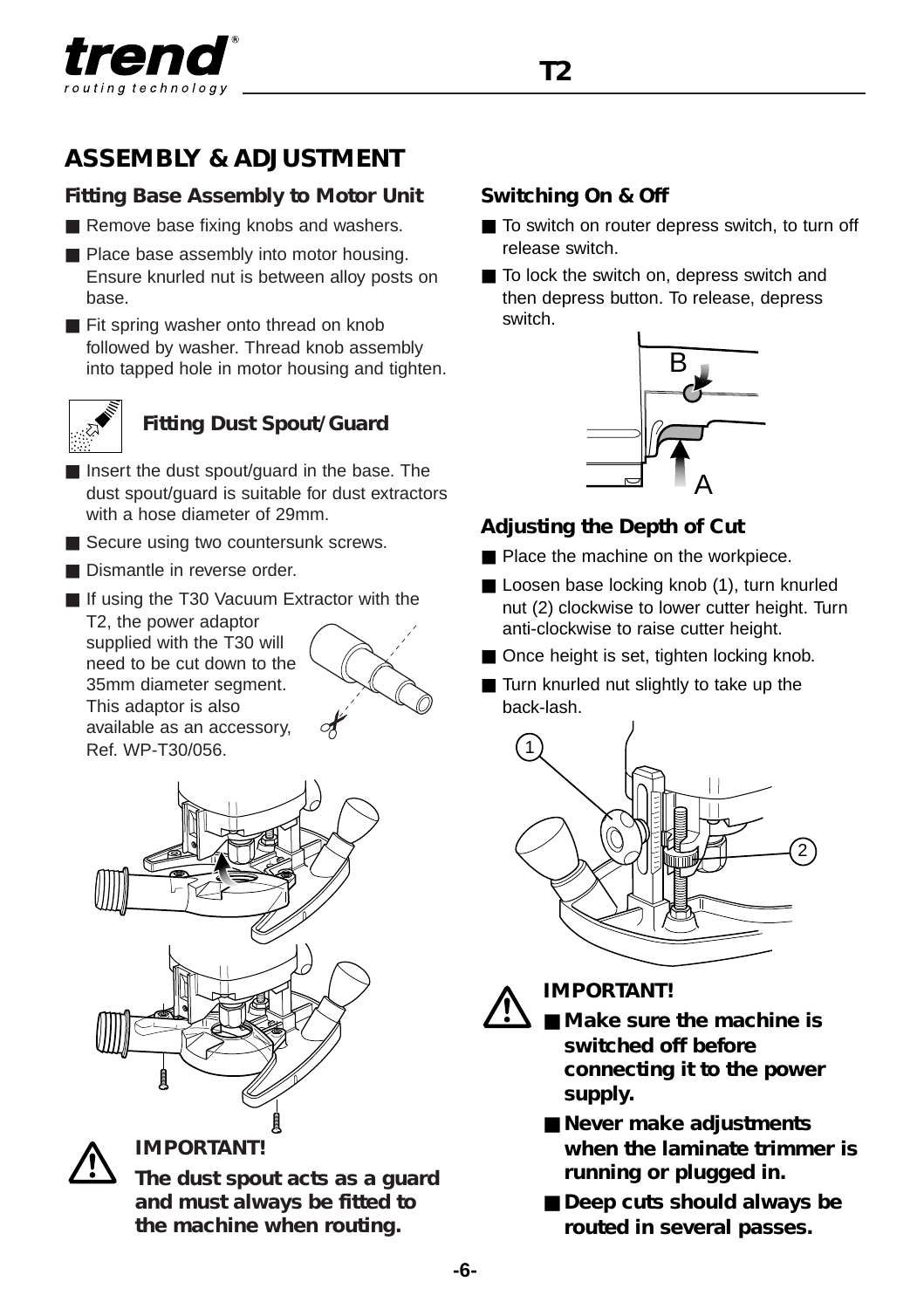

# **Fitting and removing cutters**

#### **Fitting Cutters**

- Insert at least 3/4 of the shank length of the cutter (1) into the collet.
- Place 15mm A/F spanner (2), onto flats on spindle.
- Tighten the collet nut with the 17mm A/F spanner (3). Do not use excessive force.



#### **Removing Cutters**

- Undo the 17mm A/F collet nut with the 17mm A/F spanner. Lock spindle with 15mm A/F spanner.
- Keep turning the spanner until the collet nut **tightens and then loosens again**. This is the fail-safe mechanism releasing the collet.
- The cutter should now slide out.
- Each time you finish using a cutter, remove it and store it in a safe place.

#### **IMPORTANT!**

- **Do not tighten the collet without a cutter fitted.**
- **Always use cutters with shanks which match the diameter of the collet.**
- **Do not use cutters larger than 23mm diameter.**

#### **Trend Base Configuration (TBC) - Fixing Points for Accessories**

The router has three threaded holes M6 in its base that allow fitting of certain accessories and also fitting to router tables. Three M6x16mm countersunk screws are included for this purpose.

#### **Correct Sequence for Fitting Collet, Nut and Cutter**





**-7-**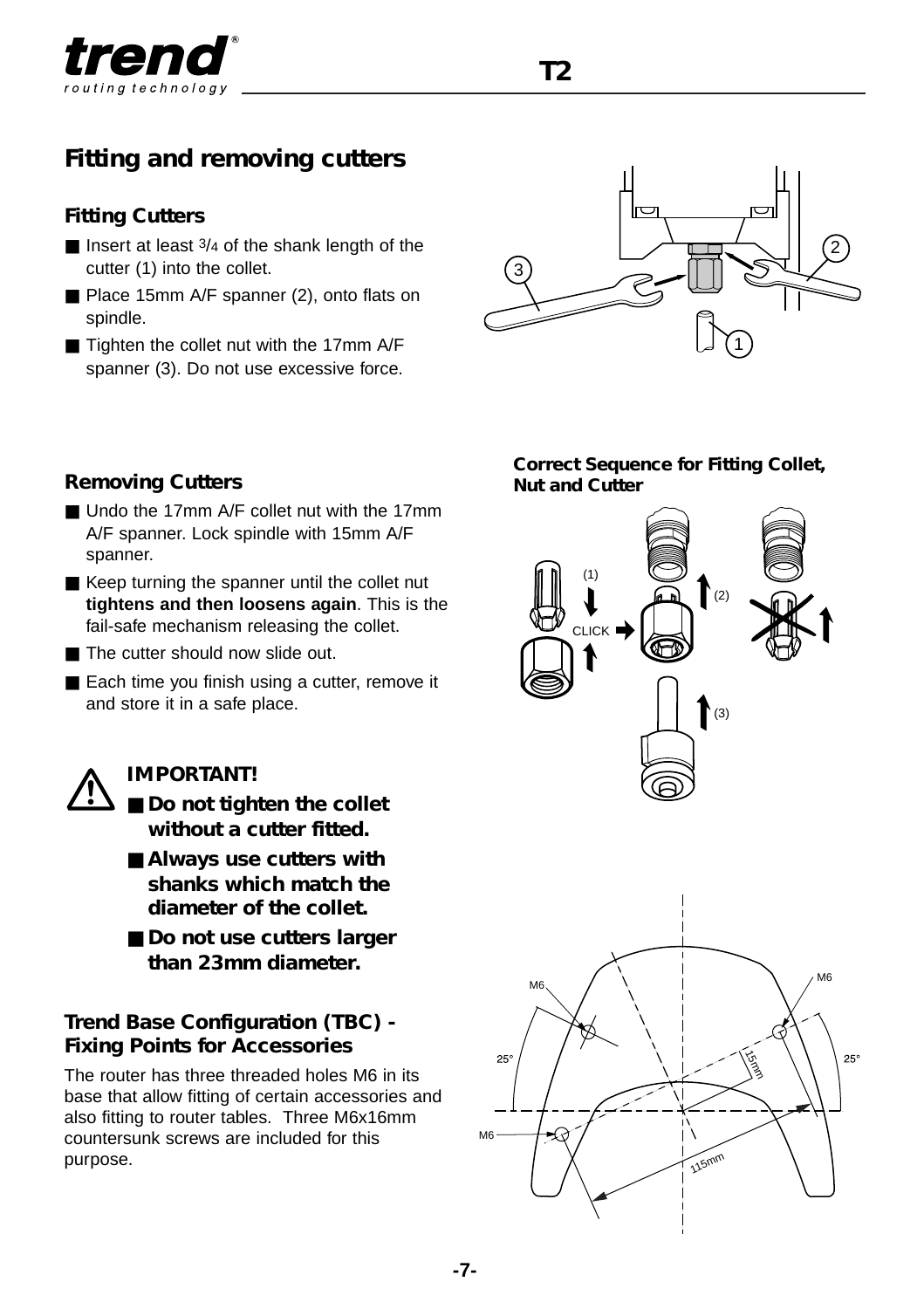

# **OPERATION**

#### **Cutting Direction**

The direction of routing must always be opposite to the cutter's direction of rotation. Otherwise there is a risk of kick-back.





When routing along an edge, the direction of the router travel should be against that of the rotation of the cutter. This will create the correct cutting action and prevent the cutter 'snatching'. It will also pull the router towards the workpiece and hence the copy follower or guide bearing will be less likely to wander from the edge of the workpiece.

#### **Feed Speed**

The speed at which the cutter is fed into the wood must not be too fast that the motor slows down, or too slow that the cutter leaves burn marks on the face of the wood. Practice judging the speed by listening to the sound of the motor when trimming.

#### **Trimming Natural Timbers**

When edge trimming natural timbers, always mould the end grain first, followed by the long grain. This ensures that if there is 'breakout', this will be removed when the long grain is trimmed.

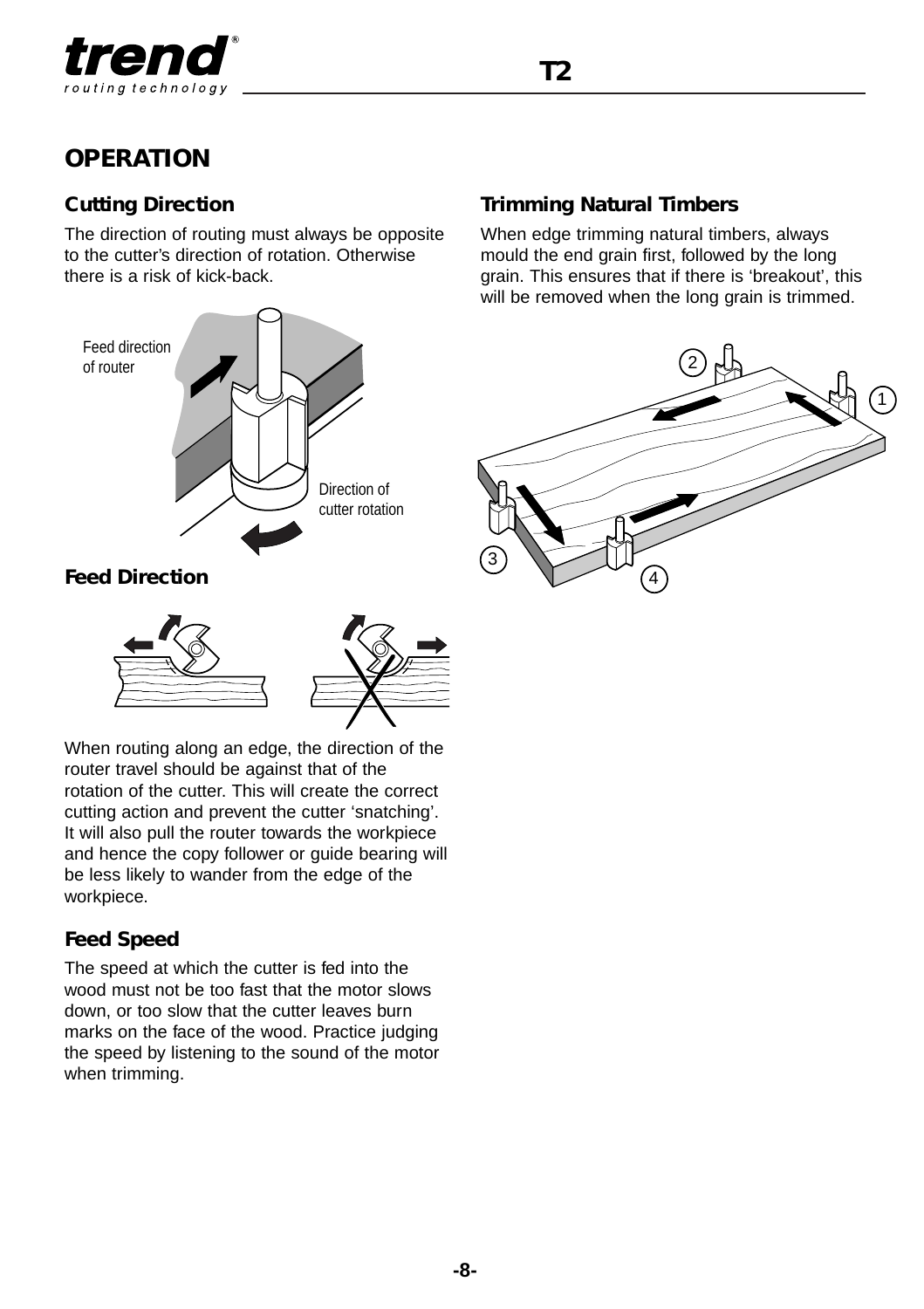

# **Copy Follower Routing**

Copy follower routing allows unguided cutters to be used. The copy follower is fully adjustable in height and depth.

#### **Fitting Copy Follower**

- Fit dust spout/quard.
- To alter height, loosen knob (1) and move assembly up or down to suit cutter. Ensure bearing does not touch cutter. Once set tighten knob.
- To adjust side movement loosen lower knob (2) and turn knurled adjustment screw (3) to move bearing in or out. Once set tighten knob.
- The copy follower has a diameter of 20mm and can be used with a variety of cutters.
- The copy follower can be used with or without the clear plastic deflector (4) depending on the router cutter's cutting length. The deflector must not be used with cutters with a cut length of less than 25mm, due to the position of the dust extraction spout/guard.

### **IMPORTANT! The dust spout/guard must be fitted at all times.**

#### **Using Copy Follower**

- Before setting up the trimmer ensure copy follower position is correct and that cutter will not touch bearing.
- Switch on the trimmer and when cutter reaches full speed, gently enter cutter into the workpiece.
- Feed along workpiece, keeping sideways pressure.
- When finished, pull trimmer away from workpiece and switch off.





#### **IMPORTANT!**

- **When using cutters with a different diameter to the copy bearing, ensure that the copy follower is kept perpendicular to the material to ensure a consistent depth of cut.**
	- **The deflector on the copy follower attachment can only be fitted when using cutters with a cut length of larger than 25mm.**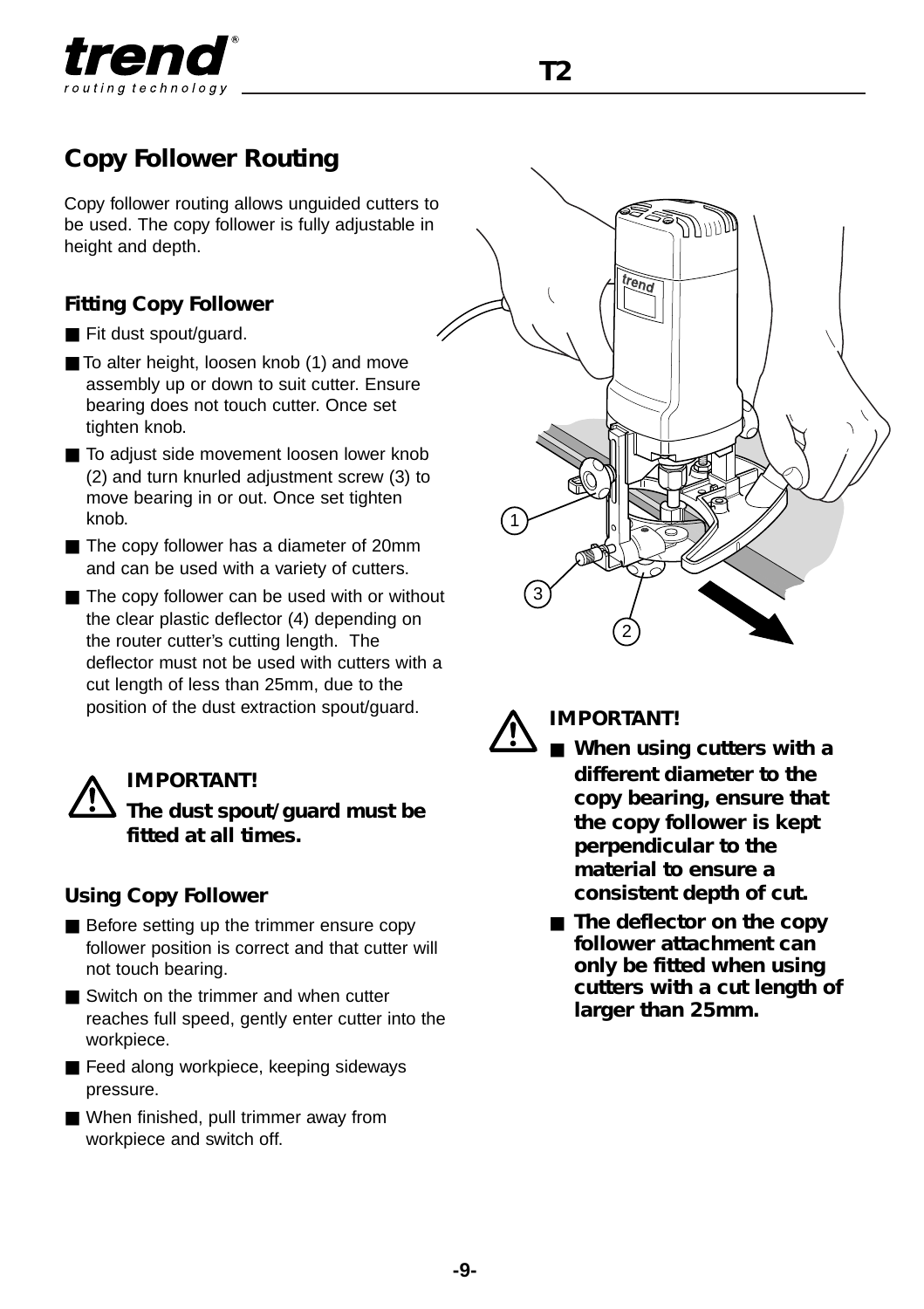

# **Template Guide Bush Routing**

#### **Fitting the Guide Bush**

- The 18mm quide bush (1) is fitted into the bracket (2) which is fastened to the router's base from beneath using the M5 countersunk machine screw (3) supplied.
- The quide bush height (projection) can be adjusted by loosening the screw (4) using a small flat head screwdriver and moving bush up or down.
- Once set tighten grub screw.
- Fit dust spout/quard.

#### **Routing with a Template**

The guide bush is used in conjunction with a template when the routing operation is repetitive or the workpiece is complex in shape. The template is fixed to the upper surface of the workpiece. A cutter is chosen with a diameter which will pass through the centre of the bush leaving enough clearance. The cutter can be straight or shaped. The laminate trimmer can then be guided around the template so that the shape of the template will be replicated.

#### **Making the Template**

The template should be cut from 6mm or 1/4" MDF, plywood or plastic to the shape required. The guide bush offset needs to be allowed for when calculating the shape of the template. The template must be smaller by an amount equal to the difference between the 'outer edge of the guide ring' and the 'outer edge of the cutter'. See below for the offset calculation. The edge of the template must be free of imperfections as these will be replicated in the final workpiece.





**use with 18mm guide bush is 11mm.**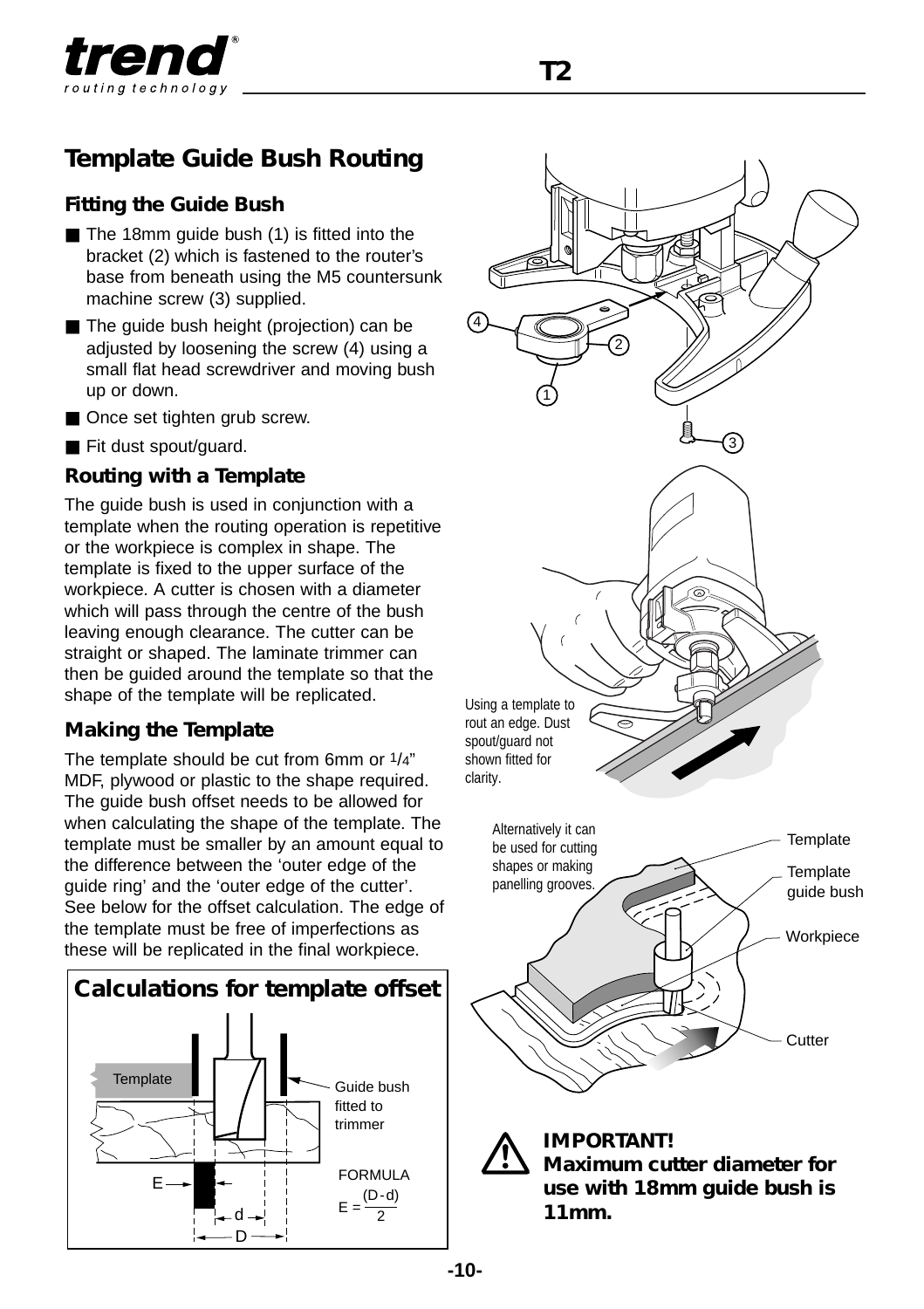

# **Bearing Guided Cutters Ball Bearing Guided Cutters**



#### ■ Fit dust spout/quard.

- Fit the bearing guided cutter into the collet. The cutter diameter must not exceed 23mm.
- Place laminate trimmer onto the workpiece.
- Set height of cutter by adjusting the knurled nut and then tightening the locking knob.
- Switch on the machine.
- With the bearing of the cutter running along board edge, trim the edge of the workpiece by moving the laminate trimmer in the direction shown.
- A continuous motion should be used to prevent burning of the workpiece. When possible, take a number of passes at increased cutter depths. A light final pass will produce a good finish.
- When complete, retract the carriage by releasing the locking grip knob.
- Switch off the laminate trimmer.

Edge profiling and shaping cutters are available with a bearing fitted to the end. This enables shaped or straight workpieces to be trimmed.

The edge must be free from imperfections as these will be reflected in the finish of the mould.

With certain shapes such as the chamfer cutter below, increasing the depth of cut will produce a larger chamfered edge.



**IMPORTANT!**  ■ Keep downward pressure on **the base to prevent tipping.**

■ **The dust spout/guard must be fitted at all times.**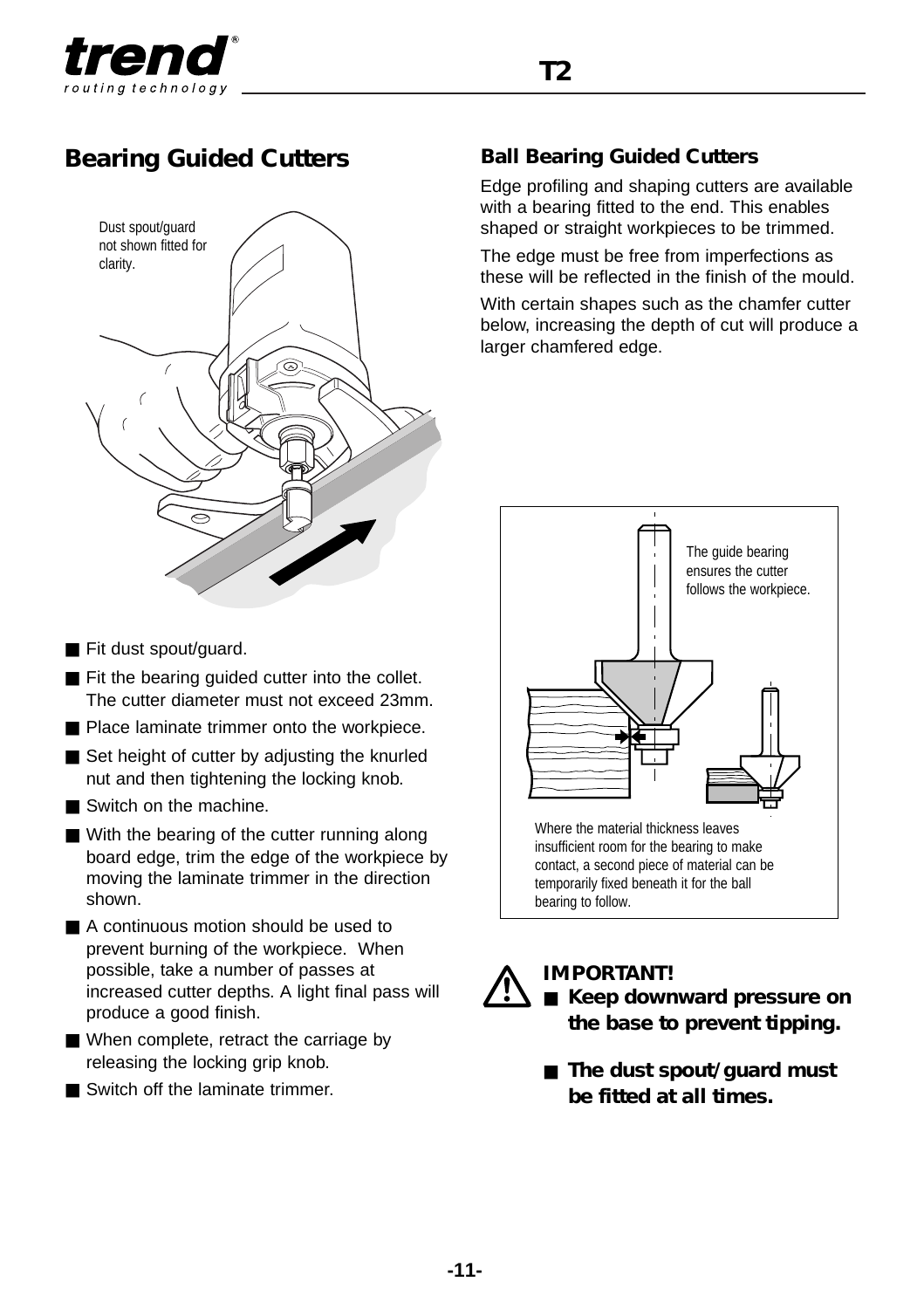

# **MAINTENANCE AND CARE**



#### **Lubrication**

- The bearings of the machine need no lubrication, as they are sealed.
- Keep the cooling vents on the motor housing clean and unobstructed at all times. Blow out any dust and dirt at regular intervals.
- Visually check the carbon brushes. In the event of excessive sparking, they may need changing.
- After about 40 operating hours inspection by a authorised Trend service agent is recommended.



#### **Cleaning**

- Keep the machine clean at all times. Some maintenance products and solvents may damage the plastic parts, these include products containing Benzene, Trichloroethyle Chloride and Ammonia.
- Never use any caustic agents to clean the plastic parts.

#### **Router Cutters**

- Please ensure that your cutters are always sharp and well maintained. This will place less load on the motor, increase the working life of the machine and give a perfect cut. T.C.T. cutters must be treated especially carefully, because their cutting edges are brittle and could chip if they are mishandled or dropped.
- You will find a large selection of cutters and accessories in the latest Trend Routing Catalogue.



#### **IMPORTANT! Ensure machine is isolated from power supply.**



#### **IMPORTANT! How to change the carbon brushes.**





#### **IMPORTANT! It is advisable to have the brushes replaced by an authorised Trend service agent. The router will also be given a thorough inspection.**

- After undoing the four screws (1), take off the cover (2).
- Unclip the wire (3) and remove brush holder (4), replace the carbon brush (5) and re-insert.
- Always use original T2 spare parts.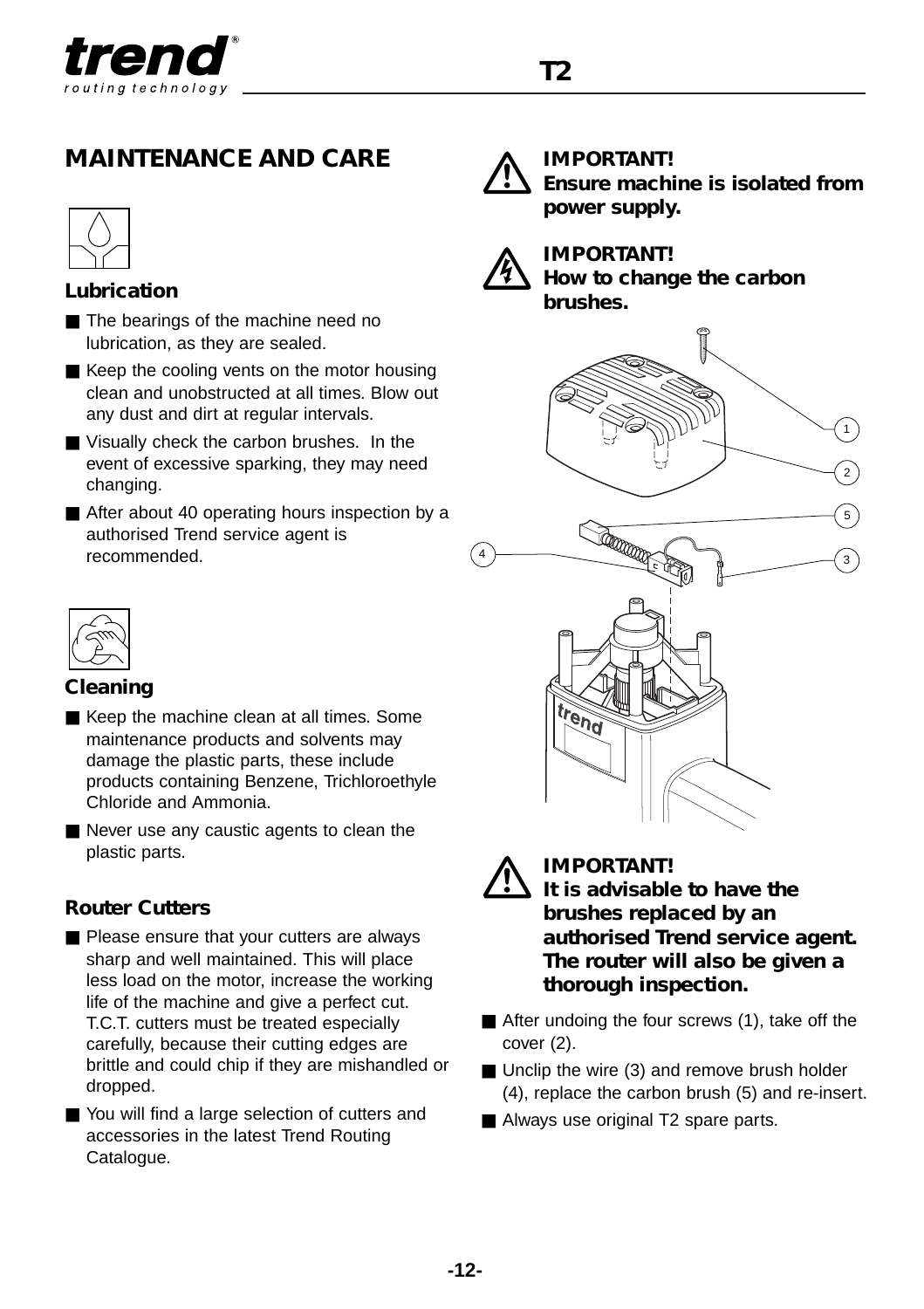

| <b>T2 - SPARE PARTS LIST</b> |                           |                                           | v1.0 05/2002                         |
|------------------------------|---------------------------|-------------------------------------------|--------------------------------------|
| <b>Item</b>                  | Qty                       | <b>Description</b>                        | Ref.                                 |
| 1                            | 1                         | Top Vent                                  | WP-T2/001                            |
| $\overline{2}$               | $\overline{2}$            | <b>Rubber Pin</b>                         | WP-T2/002                            |
| 3                            | $\overline{2}$            | <b>Brush Holder</b>                       | WP-T2/003                            |
| $\overline{4}$               | $\overline{2}$            | Carbon Brush 230V (1 pair)                | WP-T2/004                            |
| $\overline{5}$               | 1                         | <b>Stator Housing</b>                     | WP-T2/005                            |
| 6                            | 1                         | Housing plug                              | WP-T2/006                            |
| $\overline{7}$               | $\mathbf{1}$              | <b>Bearing Cover</b>                      | WP-T2/007                            |
| 8                            | 1                         | Top Bearing 7mm x 19mm x 6mm 607ZZ        | WP-T2/008                            |
| 9                            | 1                         | Field 230V                                | WP-T2/009                            |
| 10                           | $\overline{1}$            | Deflector Baffle                          | WP-T2/010                            |
| 11                           | $\mathfrak{p}$            | Machine Screw Pan M4 x 70mm Pozi          | WP-T2/011                            |
| 12                           | 1                         | Armature 230V                             | WP-T2/012                            |
| 13                           | $\overline{1}$            | Fan                                       | WP-T2/013                            |
| 14                           | $\mathbf{1}$              | Copy Follower Deflector                   | WP-T2/014                            |
| 15                           | 1                         | Copy Follower Cast Bracket                | WP-T2/015                            |
| 16                           | $\overline{\overline{3}}$ | Thumb Knob M6 x 20mm                      | WP-T2/016                            |
| 17                           | $\mathbf{1}$              | Copy Follower Adjustment Screw M6         | WP-T2/017                            |
| 18                           | 1                         | Copy Follower Angled Bracket              | WP-T2/018                            |
| 19                           | $\overline{1}$            | <b>Bearing Spacer</b>                     | WP-T2/019                            |
| 20                           | $\mathbf{1}$              | <b>Copy Follower Fixing Screw</b>         | WP-T2/020                            |
| 21                           | 1                         | Bottom Bearing 17mm x 35mm x10mm 6003ZZ   | WP-T2/021                            |
| 22                           | $\overline{1}$            | Copy Follower Disc 20mm x 6mm x 3mm       | WP-T2/022                            |
| $\overline{23}$              | $\mathbf{1}$              | <b>Bearing Cover</b>                      | $\overline{\text{WP-T2}/\text{02}}3$ |
| 24                           | $\mathbf{1}$              | Collet 6.35mm (T2)                        | CLT/T2/635                           |
|                              | 1                         | Collet 8.0mm (T2/EURO)                    | CLT/T2/8                             |
| 25                           | 1                         | <b>Collet Nut</b>                         | CLT/NUT/T2                           |
| 26                           | 1                         | Ring 28mm x 34mm x 0.5mm                  | WP-T2/026                            |
| $\overline{27}$              | $\overline{1}$            | <b>Lower Bearing Housing</b>              | WP-T2/027                            |
| 28                           | 1                         | Dust Spout Adapter                        | WP-T2/028                            |
| 29                           | $\mathbf{1}$              | Dust Spout/Guard                          | WP-T2/029                            |
| 30                           | 1                         | Guide Bush Tube Type 18mm Dia x 18mm Long | GB/T2/18                             |
| $\overline{31}$              | 1                         | <b>Guide Bush Holder Casting</b>          | WP-T2/031                            |
| 32                           | 1                         | Phenolic Base Slider                      | WP-T2/032                            |
| 33                           | 1                         | <b>Base Casting</b>                       | WP-T2/033                            |
| 34                           | $\overline{1}$            | Set Screw Hex M6 x 60mm                   | WP-T2/034                            |
| $\overline{35}$              | 1                         | <b>Grip Knob Spacer</b>                   | WP-T2/035                            |
| 36                           | $\mathbf{1}$              | Knurled Nut M6                            | WP-T2/036                            |
| 37                           | 1                         | Grip Knob M6                              | WP-T2/037                            |
| 38                           | $\overline{1}$            | Handle Cap                                | WP-T2/038                            |
| 39                           | $\mathbf{1}$              | Switch 230V                               | WP-T2/039                            |
| 40                           | 1                         | Cable Clip                                | WP-T2/040                            |
| $\overline{41}$              | $\mathbf{1}$              | Condenser                                 | WP-T2/041                            |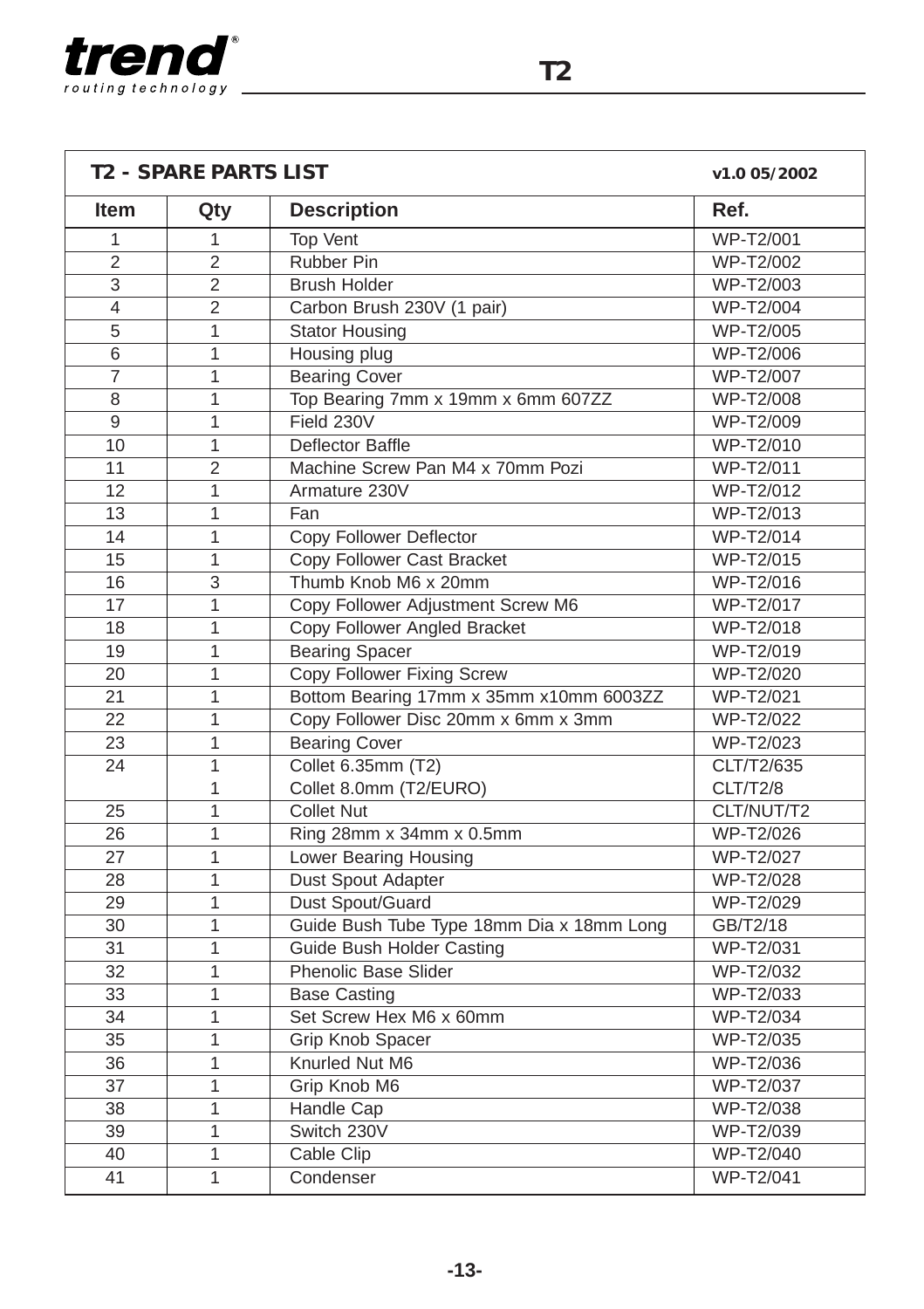

| <b>T2 - SPARE PARTS LIST</b><br>V <sub>1.0</sub> 05/2002 |                |                                            |               |
|----------------------------------------------------------|----------------|--------------------------------------------|---------------|
| <b>Item</b>                                              | Qty            | <b>Description</b>                         | Ref.          |
| 42                                                       | 1              | Cable Guard                                | WP-T2/042     |
| 43                                                       | 1              | 2 Core Cable With Plug 230V UK (T2)        | WP-T2/043     |
|                                                          | 1              | 2 Core Cable With Plug 230V Euro (T2/EURO) | WP-T2EURO/043 |
| 44                                                       | 6              | Machine Screw Csk M4 x 8 Pozi              | WP-SCW/54     |
| 45                                                       | 3              | Washer 6.5mm x 12mm x 1.8mm                | WP-WASH/11    |
| 46                                                       | 1              | Nut Hex M6                                 | WP-NUT/06     |
| 47                                                       | 3              | Nut Hex M5                                 | WP-NUT/06     |
| 48                                                       | 7              | Screw Self Tapping 4.8mm x 19mm Pozi       | WP-T2/048     |
| 49                                                       | 1              | Star Washer M5                             | WP-WASH/39    |
| 50                                                       | 3              | Spring Washer M6                           | WP-T2/050     |
| 51                                                       | 1              | Machine Screw Pan M4 x 8mm Pozi            | WP-T2/051     |
| 52                                                       | 4              | Screw Self Tapping 4.8mm x 22mm Pozi       | WP-T2/052     |
| 53                                                       | 1              | Machine Screw Csk M5 x 12mm Slot           | WP-SCW/71     |
| 54                                                       | 1              | Grub Screw M5 x 10mm Slot                  | WP-T2/054     |
| 55                                                       | 1              | Set Screw Hex M6 x 25mm                    | WP-T2/055     |
| 56                                                       | $\overline{2}$ | Machine Screw Csk M5 x 20mm Slot           | WP-SCW/72     |
| 57                                                       | 1              | Spanner 15mm A/F                           | SPAN/15       |
| 58                                                       | 1              | Spanner 17mm A/F                           | SPAN/17       |
| 59                                                       | 3              | Machine Screw Csk M6 x 16mm Slot           | WP-SCW/26     |
| 60                                                       | 1              | Manual                                     | MANU/T2       |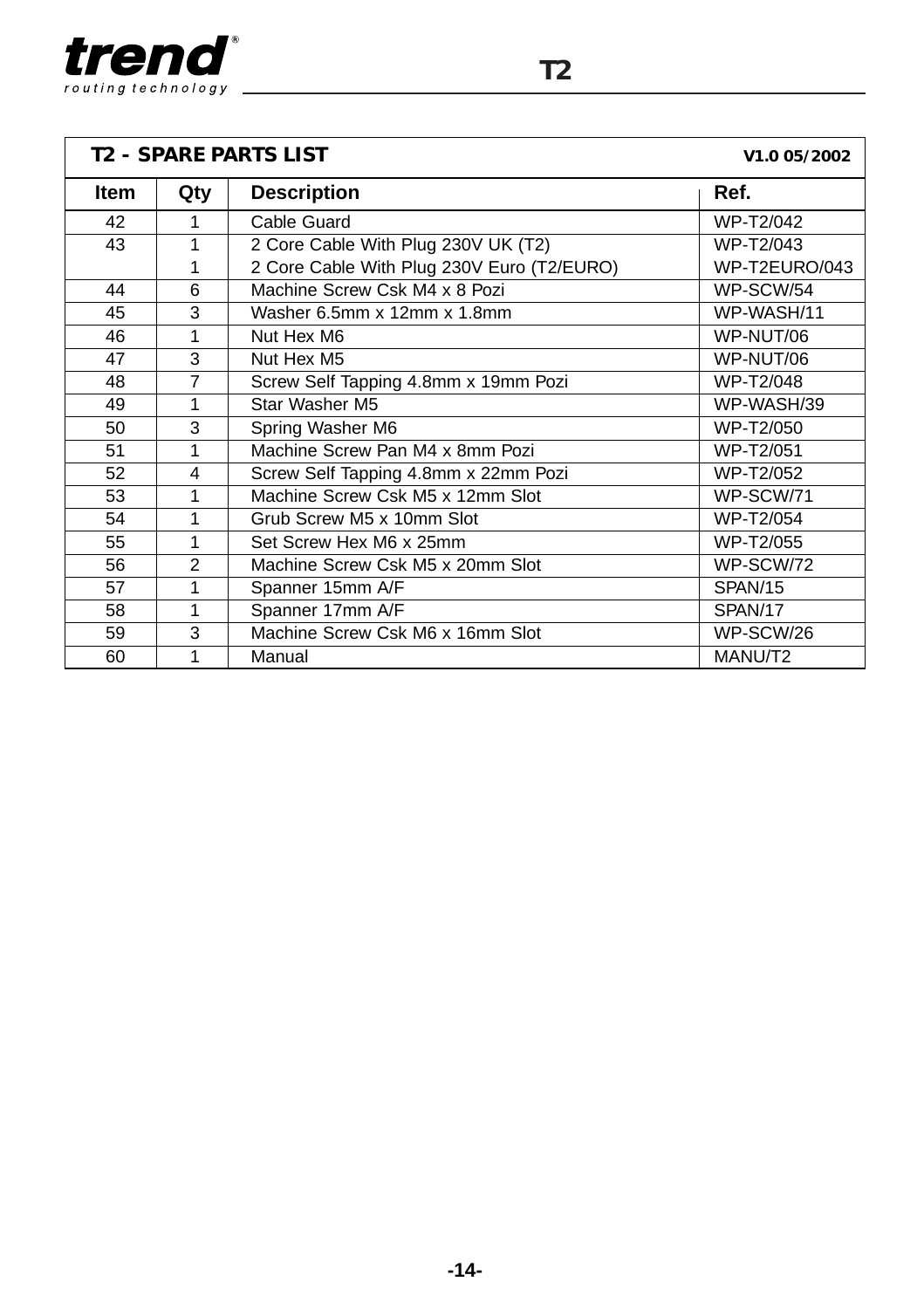

**T2 SPARE PARTS DIAGRAM v1.0 05/2002**



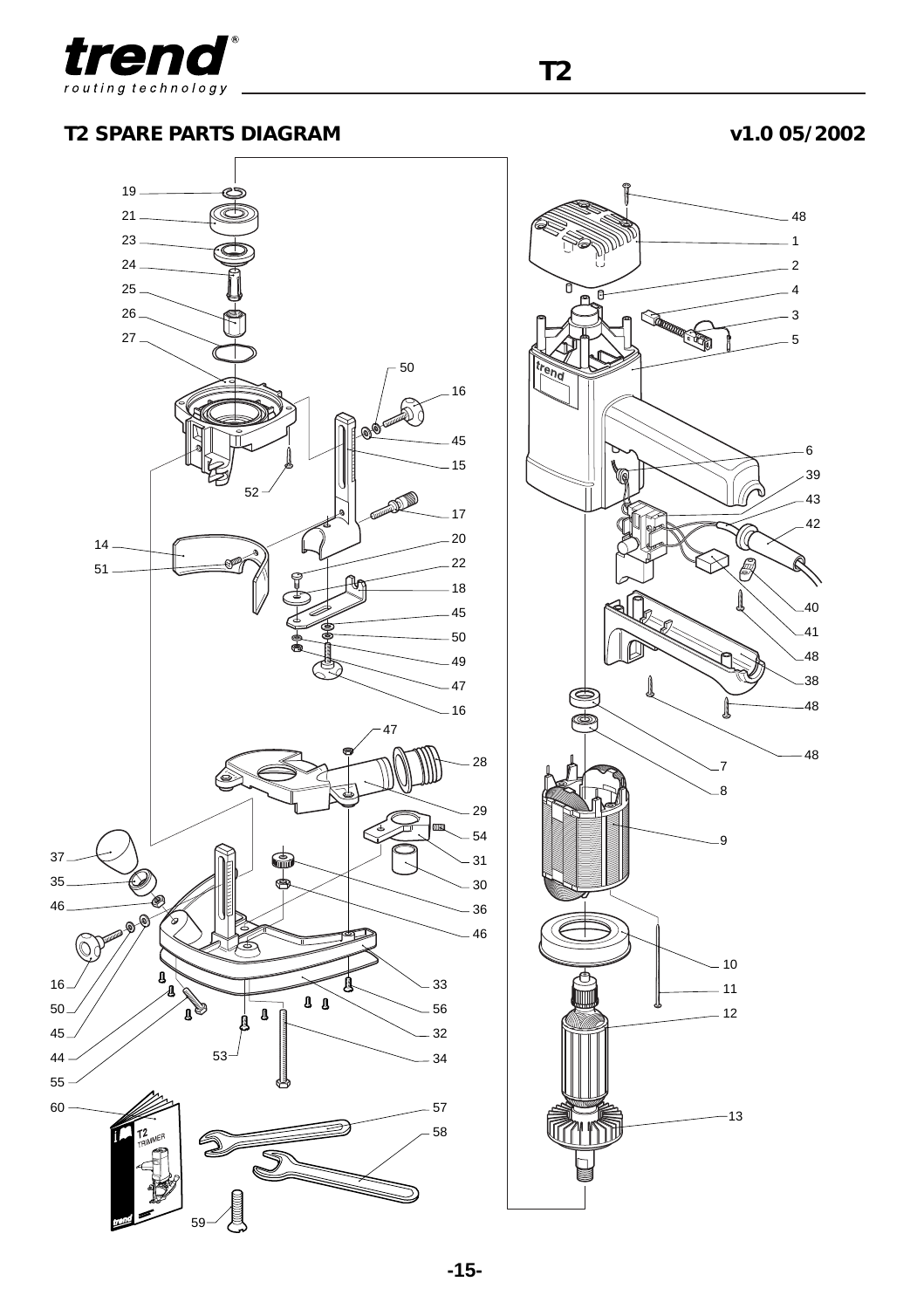

# **TECHNICAL DATA**

| Voltage                | UK & Eire | 230V                |
|------------------------|-----------|---------------------|
| Ampage                 |           | 2.1A                |
| Power input            |           | 450W                |
| No load speed          |           | 24,000min-1         |
| Router carriage        |           | 1 column            |
| Router carriage stroke |           | 40 <sub>mm</sub>    |
| Collet size UK & Fire  |           | $1/4$ inch (6.35mm) |
|                        | Europe    | 8mm                 |
| Cutter diameter, max   |           | 23mm                |
| Weight                 |           | 1.7 <sub>kq</sub>   |
| Fuse                   | UK & Eire | 230V 13A in plug    |
|                        | Europe    | 230V 13A in mains   |
|                        |           |                     |

#### **Guarantee**

■ The machine carries a manufacturers guarantee in accordance with the conditions on the enclosed guarantee registration card.

#### **Recycling**

■ Machine, accessories and packaging should be sorted for environmentally friendly recycling.

#### **CE DECLARATION OF CONFORMITY**

#### **Laminate Trimmer T2 & T2/EURO**

We declare under our sole responsibility that this product is in conformity with the following standards of standardised documents:

EN 50144, EN 55014, EN 60555, in accordance with the 73/23/EEC regulations. 89/336/EEC (as of 1/1/1996). 89/392/EEC.

> Trend Machinery & Cutting Tools Ltd.

Level of sound pressure according to 86/188/EEC & 89/392/EEC, measured according to EN 50144:

Lpa (sound pressure) 75.1 dB(A)1 Lwa (acoustic power) 88.1 dB(A)2



#### **INFORMATION ON NOISE/VIBRATION**

The noise level when working can exceed 85 dB(A). **Wear ear protection!**

Weighted root mean square acceleration value according to EN 50144:

<2.5 m/s2 (hand arm method)

SIPhillips

Managing Director Stephen Phillips



Trend Machinery & Cutting Tools Ltd. 1/5/2002